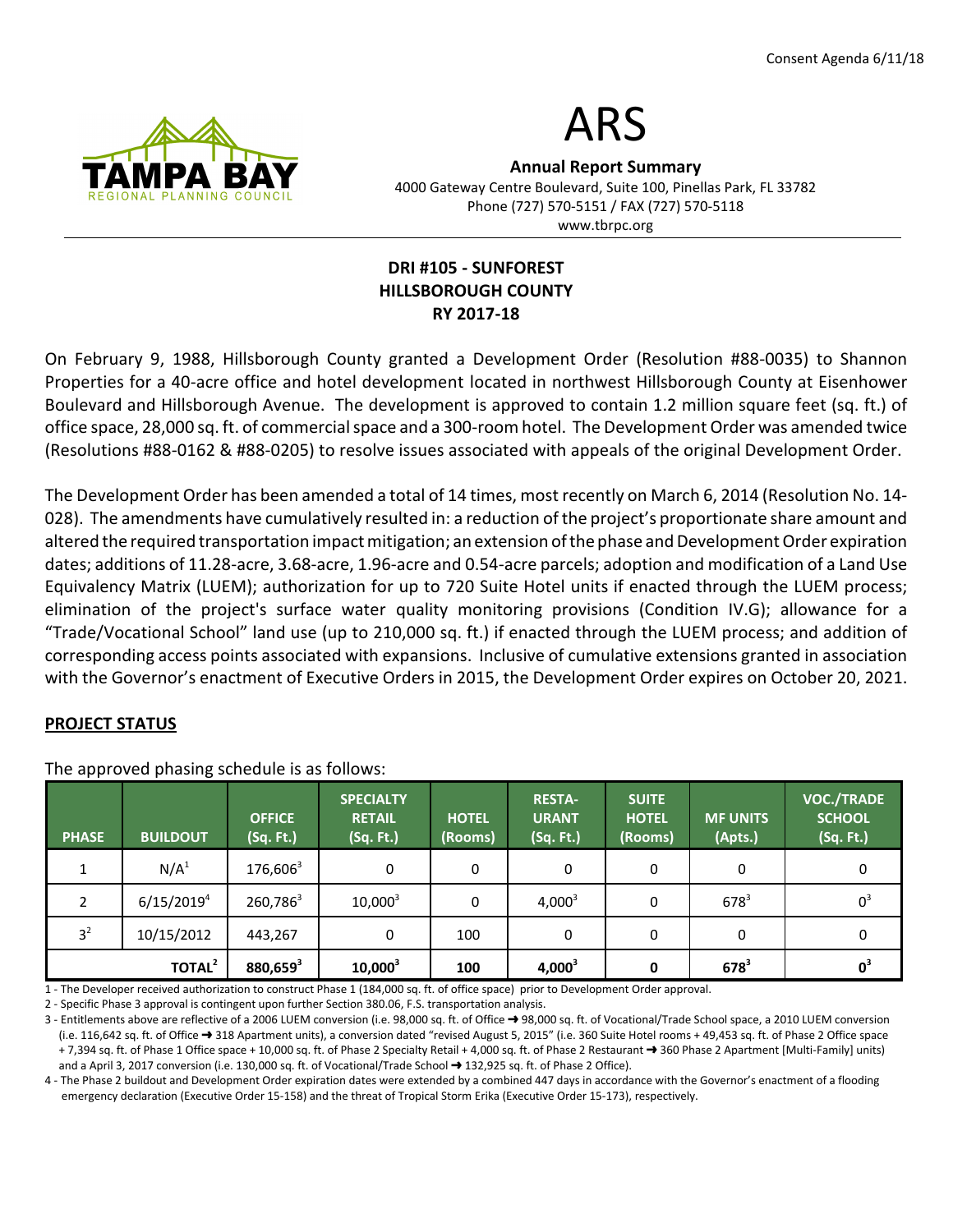**Development this Reporting Year:** no development activity occurred during the time period of this Report.

Cumulative Development: two Phase 1 Office buildings totaling 176,606 sq. ft. (i.e. Sunforest I - 104,810 sq. ft. & Sunforest II - 71,796 sq. ft.), one Phase 2 Office building of 135,900 sq. ft. (formerly designated/classified as a 130,000 sq. ft. Vocational/Trade School and 5,900 sq. ft. of Office) and 678 Apartment units have all been completed as well as a 3,300 sq. ft. storage building and a 17,500 sq. ft. Conference Center, which are now considered ancillary/supporting uses to the Apartment units. It is noteworthy that a 360-room Suite Hotel was initially constructed and subsequently converted to 360 Apartment units, a subset of the aforementioned 678 Apartment units.

Projected Development: no specific development activity has been identified for next reporting year.

### SUMMARY OF DEVELOPMENT ORDER CONDITIONS

- 1. The Developer conducted the required annual traffic monitoring program for the George Road/south & north entrances, as well as the Eisenhower Blvd. and Hillsborough Avenue driveways (on February 20, 2018) as obligated by Condition 4.A.1. The monitoring results revealed that the project was generating 489 PM peak hour trips (i.e. 189 Inbound/300 Outbound). These counts do compare favorably to the 1,123 New External P.M. Peak Hour Trips approved for the project through Phase 2. The annual traffic monitoring requirement continues through project buildout.
- 2. As established by Condition 4.C.1., the Developer shall prepare and submit an air quality impact analysis and mitigation plan prior to the issuance of any building permits beyond 50 percent of anticipated trips associated with Phase 2 (i.e. upon generation of 704 PM Peak Hour trips). As identified above, the project is currently generating 489 PM Peak Hour trips, hence the threshold is not applicable at this time.
- 3. The Stormwater Management Plan for Phase 2 has been previously provided to all required agencies, consistent with Condition 4.F.2.
- 4. In accordance with revised Condition 4.G.1., stormwater quality monitoring will only be conducted if requested by the Southwest Florida Water Management District or any other appropriate agency. The Developer has indicated that no such request has been received to date.
- 5. To the extent applicable, the Developer shall conduct a study to analyze the hurricane evacuation impacts associated with any/all conversions of Hotel or Suite-Hotel rooms to Apartment/Multi-Family units, prior to each occurrence in accordance with Condition 4.L.

# DEVELOPER OF RECORD

AMFP III Mainsail LLC, c/o Mr. Gregory Lyden, 420 Lexington Avenue, Suite 2821, New York, NY 10170 is responsible for adhering to the conditions of the Development Order.

# DEVELOPMENT ORDER COMPLIANCE

The project appears to be proceeding in a manner consistent with the Development Order. While the abovereferenced Developer of Record has been updated for the purpose of this Annual Report Summary, please note that per Subsection 380.06(19)(3)2.a., F.S., officially changing the name of the developer, owner and/or monitoring